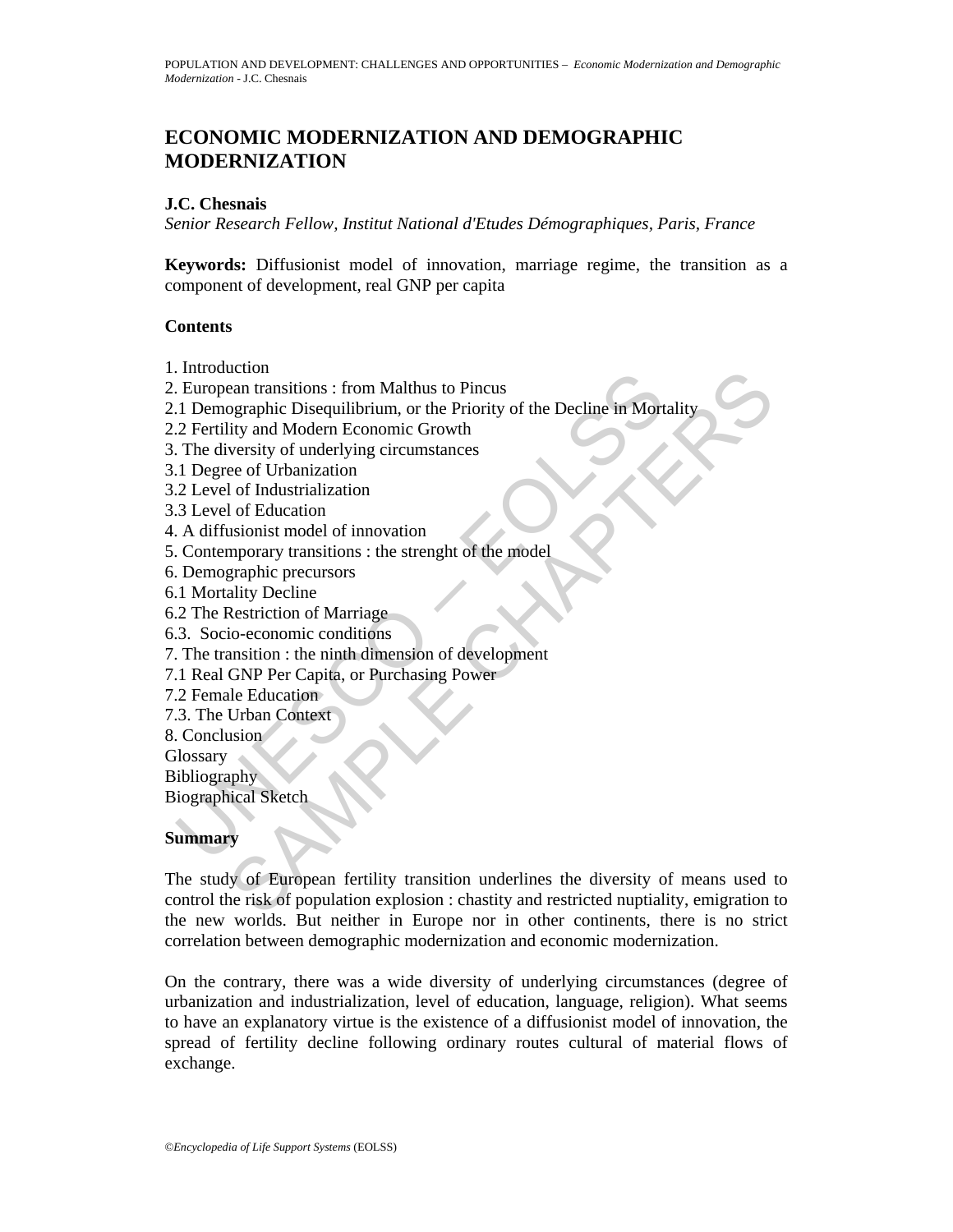## **1. Introduction**

The demographic transition theory was based on the European experience, its validity for the rest of the world is open to debate ; that is why a clear distinction has to be made between past transitions (European) and contemporary ones. Since the end of the 1960s, the fertility decline is becoming global.

#### **2. European transitions : from Malthus to Pincus**

Except for a few places like Ireland and Albania, on the eve of the First World War, Europe had embarked upon the modern fertility decline. The system of fertility regulation drew upon much earlier sources. From the time of the Renaissance, in those densely populated areas of western Europe where the dominant countries which would be future colonial powers were gathering strength, a regime of delayed and restricted marriage based on a degree of sexual asceticism (of religious inspiration) was establishing itself. This phenomenon has no known historical equivalent. Marriage restriction as a means of birth control is capable, as already seen, of reducing fertility considerably. It is more or less intense depending on the pressure of subsistence.

ensely populated areas of western Europe where the dominant count<br>e future colonial powers were gathering strength, a regime of delay<br>arringe based on a degree of sexual asceticism (of religious<br>tstablishing itself. This p populated areas of western Europe where the dominant countries which woul<br>colonial powers were gathering strength, a regime of delayed and restricte-<br>based on a degree of excual ascettisim (of religious inspiration) was<br>in However flexible this homeostatic system of adapting human numbers to the environment may have been, it still had its limits. It ceased to be sufficient when the mortality decline reached a certain level, thus giving a new boost to demographic growth. For example, in the third quarter of the nineteenth century, despite emigration, the rate of population growth in a country like Sweden was two or three times higher than a century earlier. The transition from a regime of early and universal nuptiality, with a singulate mean age at marriage of 17.5 years and lifetime celibacy practically nil, to a regime of delayed and restricted nuptiality, with marriage deferred by an average of 10 years and prohibited to almost one-fifth of the population, would result, in a 50 % reduction of the aggregate fertility level.

The privilege of sex being reserved solely for married couples, it is difficult to imagine however much the state of chastity was then revered- a population barred from sexual relations to this degree. By the end of the nineteenth century this early type of delayed and non-universal marriage system was receding in western Europe whilst in the east a decline in legitimate fertility was spreading.

The role of mortality has been considered fundamental by all theorists of the transition. That mortality decline precedes the decline in fertility remains the primary postulate, with the decline in infant mortality then appearing as a necessary condition of a reduction in the number of wanted children. However, the usual frame of reference for explaining fertility decline is much broader, introducing the most diverse factors. The accent has generally been placed on the influence of industrial and urban civilization, and the corresponding transformations in the system of values. This section has four main objectives :

 to give a more precise verification of the central assumption of transition theory : the principle of priority with regard to mortality decline ;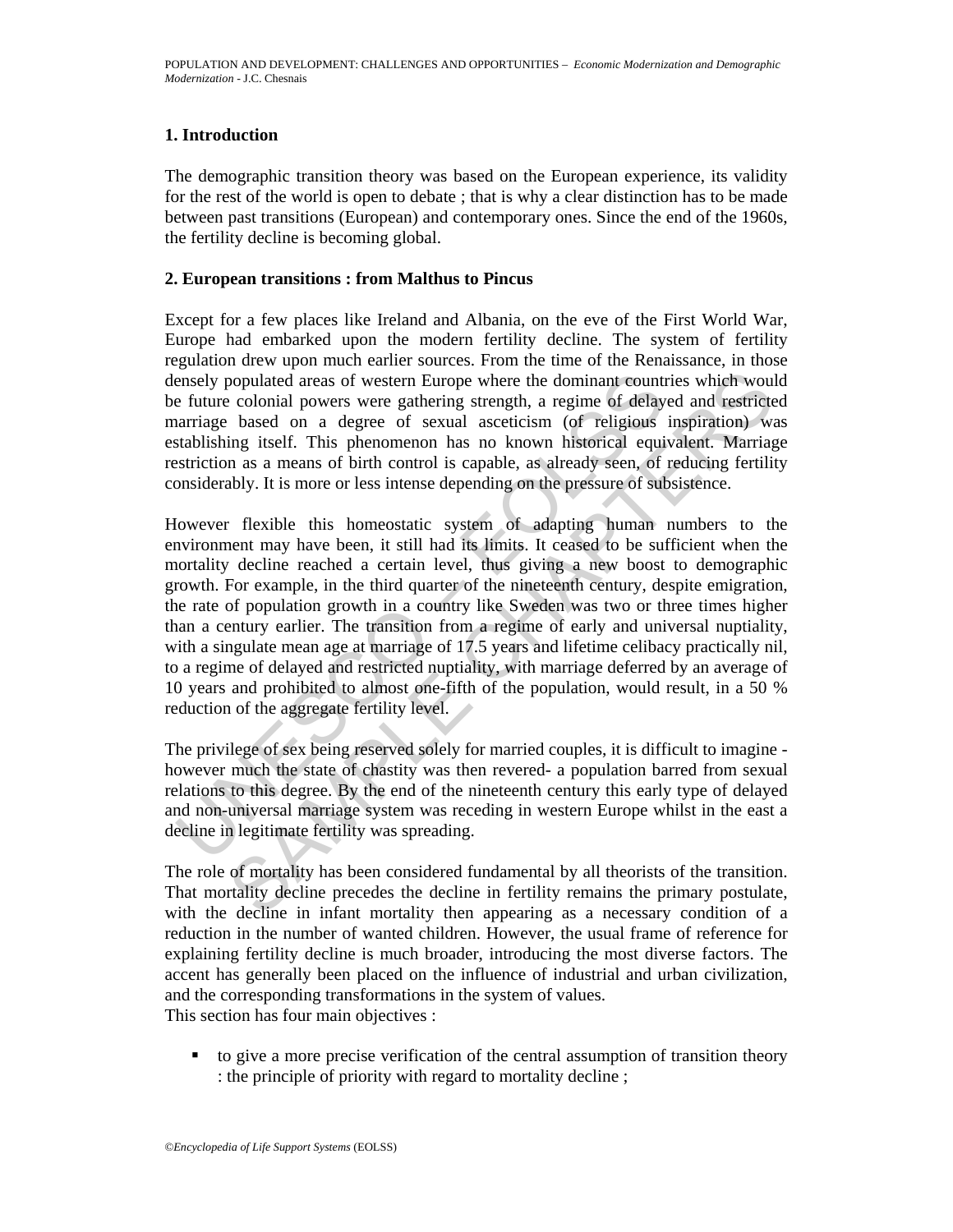- examine the possible relation between fertility and a general measure of development (increase in real per capita income), through time series ;
- to discuss the significance of certain results from studies which highlight the diversity of socio-economic and cultural conditions of fertility transition ;
- $\bullet$  to present a few propositions which may help clarify the facts, in particular the pattern of international diffusion of the phenomenon, and which may help to render the universality of the process compatible with the variety of circumstances in which it occurs.

#### **2.1 Demographic Disequilibrium, or the Priority of the Decline in Mortality**

layed by death is gradually replaced by that of the voluntary preventiontality and high fertility are inseparable, but the mechanism of the mechanism of morbidity and mortality on fertility werks. The influence of morbidit y death is gradually replaced by that of the voluntary prevention of births. Hig and high fertility are inseparable, but the mechanism of their association T. The influence of morbidity and mortality on fertility works thr Between traditional and modern society -which is to say, during transition- the role played by death is gradually replaced by that of the voluntary prevention of births. High mortality and high fertility are inseparable, but the mechanism of their association is complex. The influence of morbidity and mortality on fertility works through different factors. The duration of breast-feeding, the frequency of sexual relations, the felt need for replacement of generations all vary with how long an infant survives. Under these conditions, when mortality declines the number of desired children also inevitably falls, but the adjustment does not occur immediately since couples do not know what the infant mortality rate will be ; hence the greater or lesser duration of the interval between the two declines. From the opposite point of view, the influence of the number of children on the probability of survival is no less manifest : the standard of living, sexual mores, a mother's health, and other demands on her time or the availability of other family members are all closely connected with reproductive levels. In this sense, the high infant mortality of certain traditional populations is also a response -in part voluntary- to excess fertility, many births in fact being unwanted.

In France, juvenile and infant mortality had already declined considerably before the Revolution, when couples began to limit their fertility ; between 1740 and 1780, average life expectation increased by about six years. Thus, the first postulation of transition theory emerges from this test not only unscathed, but strengthened, its universality once more established.

This result was to be expected, on three counts : (1) the historical disappearance of plague and especially of smallpox, which had hitherto killed off so many children, together with the relative rareness of cholera and other epidemic discases in the West in the period up to the mid-nineteenth century ; (2) the profound political and moral changes which accompanied the growth of the modern State from the Renaissance onwards, including governmental institutions regulating public order, the erection of infrastructures (canals, sewers, roads, and from the 1830s railways) and social institutions (schools, including nursing and maternity schools ; hospitals, and schools of medicine), development policies for trade and agriculture, the gradual undermining of dogma and traditional fatalism, the emergence of the idea of equality -all of which contributed more or less to the success of the battle against death ; (3) and finally, in addition to the several determinants common to the diffusion of mortality and fertility decline, the reduction in mortality was both the object of a general consensus (regarding its desirability) and subject partly to factors beyond individual control. Whilst the level of general fertility remained dependent on decisions made by the majority, thus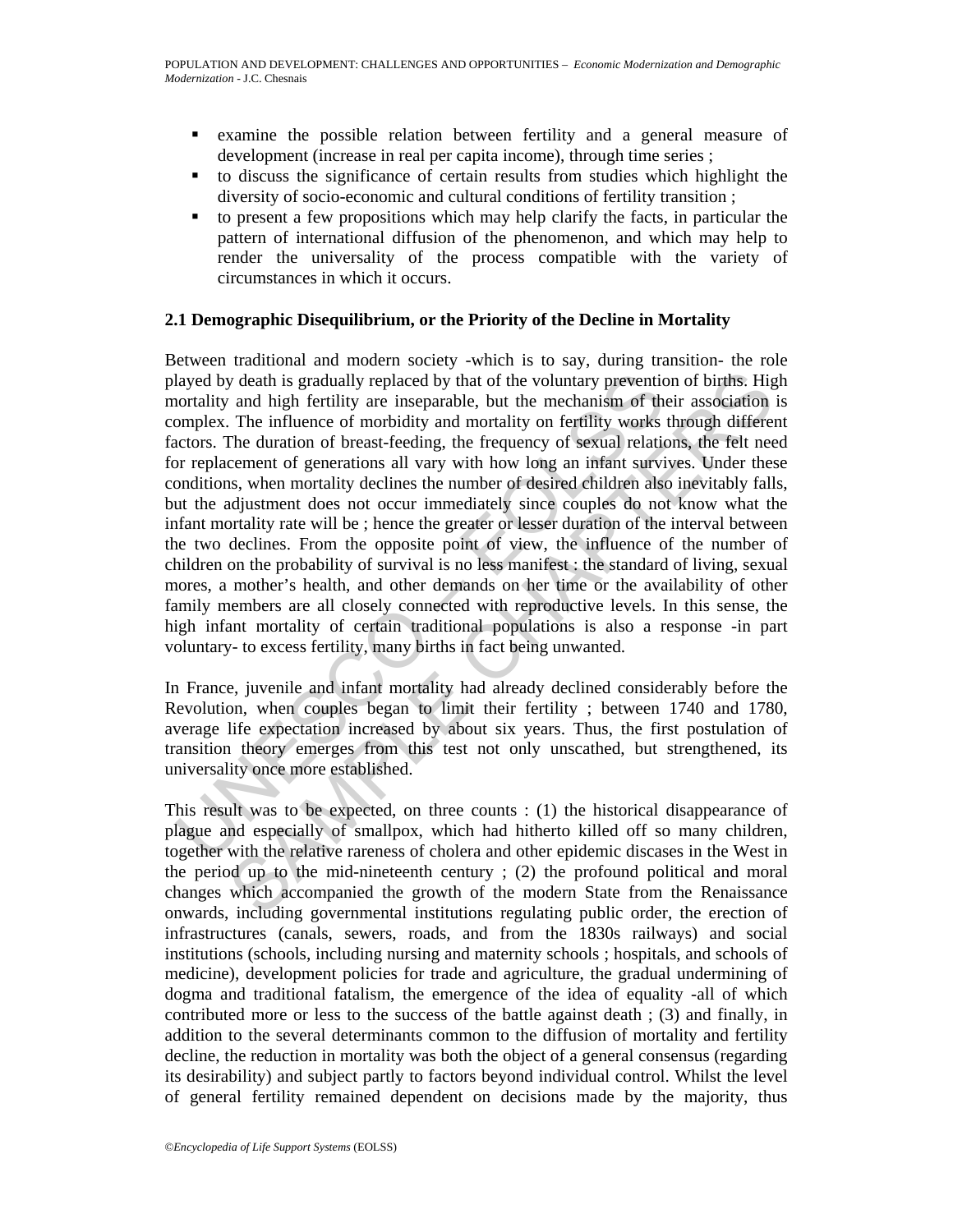reflecting the mentality of the rural masses, mortality levels derived in part from improvements accomplished by the educated or governing elite, and thus tended naturally to be more advanced.

### **2.2 Fertility and Modern Economic Growth**

The circumstances of European transition have often been approached with the aim of eliciting information which could help us understand the situation of contemporary less developed countries. Such studies have emphasized in particular the development of statistical indicators which identify pre-conditions of the onset of fertility decline. As most countries in question (except in rural sub-saharan Africa) have currently passed this stage, this approach is now scarcely used. Interest has turned more towards knowing what sort of course to expect, especially where rates of decline are concerned. Five countries have been selected for illustration : Germany, England, France, Italy, and Sweden. The fertility-income ratio is analysed on the basis of pre-1950 series.

mowing what sort of course to expect, especially where rates of declinative countries have been selected for illustration : Germany, England, 1 weden. The fertility-income ratio is analysed on the basis of pre-1950 a Swede In Sweden, as in France, where rural society long predominated, the income flexibility of fertility was slight in comparison to other countries ; but the rate of decline according to income level differed greatly between these two cases. In France, the first phase of transition was confined to a narrow margin of very low incomes (\$US 180-330 at 1960 values) at which no other country experienced a fertility decline. Subsequent economic growth during the Industrial Revolution was accompanied only by a very slow fertility decline : at an income level of around \$ 800, French fertility remained higher than that of Germany or Sweden. In the latter country, fertility declined slowly in the early stages of economic growth, and then speeded up once the \$ 650-700 per capita threshold was reached.

what sort of course to expect, especially where rates of decline are concerned.<br>thries have been selected for illustration : Germany, England, France, Italy, an<br>The fertility-income ratio is analysed on the basis of pre-1 Allowing for differences in the scale of incomes, the three cases of Germany, England, and Italy are similar : fertility transition occurred for the most part over a relatively brief period and within an income range of only about \$ 350. The income ranges were as follows : Italy, \$ 350-650 ; Germany, \$ 450-800 ; England, \$ 650-1 000. The first figure correspond to the point of entry into fertility transition, and the second to the level at its end. Each country thus had its own levels, but, once started, fertility decline was in each case concentrated into a brief phase of economic history. These few observations would imply that analogies are to be sought less in levels than in trends of independent variables. Nevertheless, if we regard the English case as one extreme (in which initial industrialization delayed demographic change) and take the French case as the opposite extreme (in which fertility decline began without industrialization), the levels of entry in between appear fairly similar, ranging on the wole between \$ 300 and \$ 450.

Let us now take a quick look at the experience of countries with late transition. At the point at which fertility enters modern levels, per capita income is either within this bracket, but around the lowest end of the range (Spain, Portugal, Hungary, Romania), or below it (Russia and Japan). In other words, the phenomenon seems, a priori, to proceed as if income levels gradually fell with the geographic spread of the transition, the rejection of traditional behaviour being, as it were, facilitated by the spread of the example.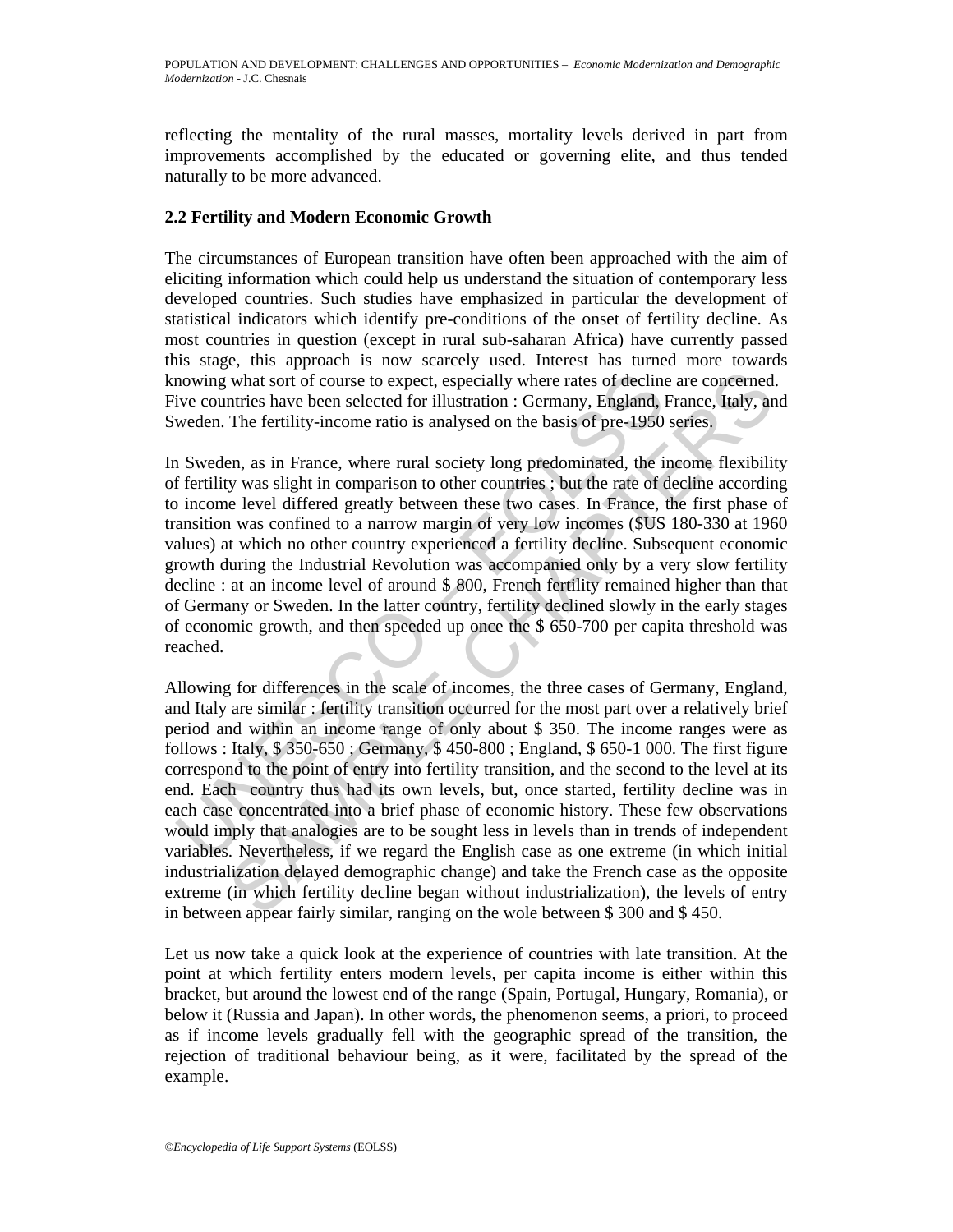#### **3. The Diversity of Underlying Circumstances**

The relation between improvements in living conditions and trends in fertility is complex : the factors involved are manifold and the indicators used sometimes misleading. The relationship is also ambiguous. Certainly the increase in income enables larger families to be coped with, but as a corollary it introduces a change in tastes, a growing demand for higher-quality goods, and especially a rise in the cost of children. Moreover, it is not sufficient merely to identify variables at work ; we must determine their hierarchy, their respective importance, and the relations which exist between them. There are still few attempts at an overall approach which have produced convincing results in terms of explained variance.

Aside from demographic variables (mortality level, nuptiality regime), the factors most generally invoked are either socio-economic (degree of urbanization and industrialization) or cultural (level of education, language, religion).

#### **3.1 Degree of Urbanization**

side from demographic variables (mortality level, nuptiality regime),<br>enerally invoked are either socio-economic (degree of undustrialization) or cultural (level of education, language, religion).<br>
1 Degree of Urbanization Im demographic variables (mortality level, nuptiality regime), the factors momentum<br>
Constrained are either socio-economic (degree of urbanization and<br>
Chaptianization or cultural (level of education, language, religion).<br> Rural society is opposed by convention to the urban industrial world, according to the following assumption : because rural society is entrenched in traditionalism, it tends to delay transition, in direct proportion to its population. Underlying its apparent simplicity, the index of urbanization measures very different realities. Sometimes, given the population it groups together,it is as much an index of levels of industrialiation as of education, or of the degree of development in trade and communications ; at other times, it merely signifies the greatest concentration of settlement. The percentage of the population living in large urban concentrations is, on the other hand, more easily assessed, since large towns engender diverse constraints which are inimical to the survival of large families (e.g. anonymity, overcrowding, cost of space, long time of transport the segmentation of social roles).



#### **Bibliography**

- - -

BAIROCH, P. and LEVY-LEBOYER, M. (eds.) (1981) : Disparities in Economic Development since the Industrial Revolution (London : Macmillan). [An appraisal of income differences between economics in the long range]

CHESNAIS, J.C. (1992) : The demographic transition, Oxford University Press. [An overview of the demographic modernization covering the XIXth and the XXth century]

CIPOLLA, C.M. (1969) : Literacy and Development in the West (London). [A small treatise on the impact of education on industrialization]